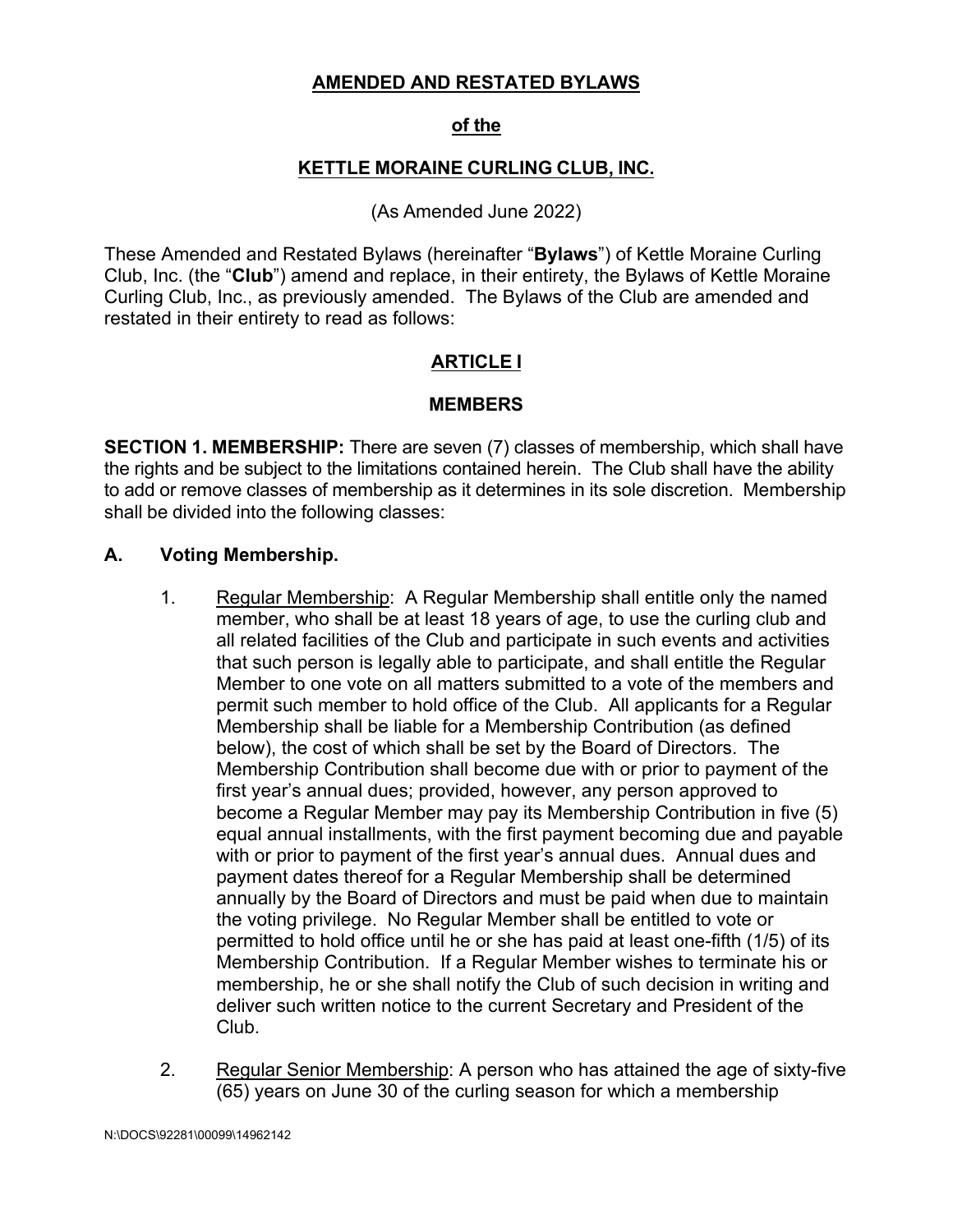application has been received may apply for a Regular Senior Membership. Any person who has been, and at the time of application is, a fully paid up (including all application, Membership Contributions, dues, assessments, and any other charges), Regular Member for who has attained the age of at least sixty-five (65) years on June 30 of the curling season for which membership application has been received, shall be entitled to convert that person's Regular Membership to a Regular Senior Membership. Any Regular Member who has the attained the age of at least sixty-two (62) years as of April 30, 2022 is grandfathered and shall be able to covert his or her membership to a Regular Senior Membership. Regular Senior Members shall be entitled to all rights and privileges of Regular Members. Annual dues and payment dates thereof for a Regular Senior Membership shall be determined annually by the Board of Directors and must be paid when due. In recognition of loyal service to the Club, Regular Senior Membership dues will be eighty percent (80%) of Regular Membership dues.

3. Regular Social Membership: Regular Social Members shall be at least twenty-one (21) years of age and shall enjoy the same rights and privileges as Social Members described in Article I, Section 1.B.3, below, and shall also entitle the Regular Social Member to one vote on all matters submitted to a vote of the members and permit such member to hold office of the Club. All applicants for a Regular Social Membership shall be liable for a Membership Contribution (as defined below), the cost of which shall be set by the Board of Directors. The Membership Contribution shall become due with or prior to payment of the first year's annual dues; provided, however, any person approved to become a Regular Social Member may pay its Membership Contribution in five (5) equal annual installments, with the first payment becoming due and payable with or prior to payment of the first year's annual dues. Annual dues and payment dates thereof for a Regular Social Membership shall be determined annually by the Board of Directors and must be paid when due to maintain the voting privilege. No Regular Social Member shall be entitled to vote or permitted to hold office until he or she has paid at least one-fifth (1/5) of its Membership Contribution. If a Regular Social Member wishes to terminate his or membership, he or she shall notify the Club of such decision in writing and deliver such written notice to the current Secretary and President of the Club.

#### **B. Non-Voting Memberships.**

1. Introductory Membership: An Introductory Member shall be a Limited Season Member or First or Second Year Member who has been elected to membership pursuant to these Bylaws and has not been a member of any other curling club. If any person who has been a member of any type at another curling club prior to application for membership of the Club, such person must apply for Regular Membership of the Club, regardless of the number of years such person was a member at a prior club.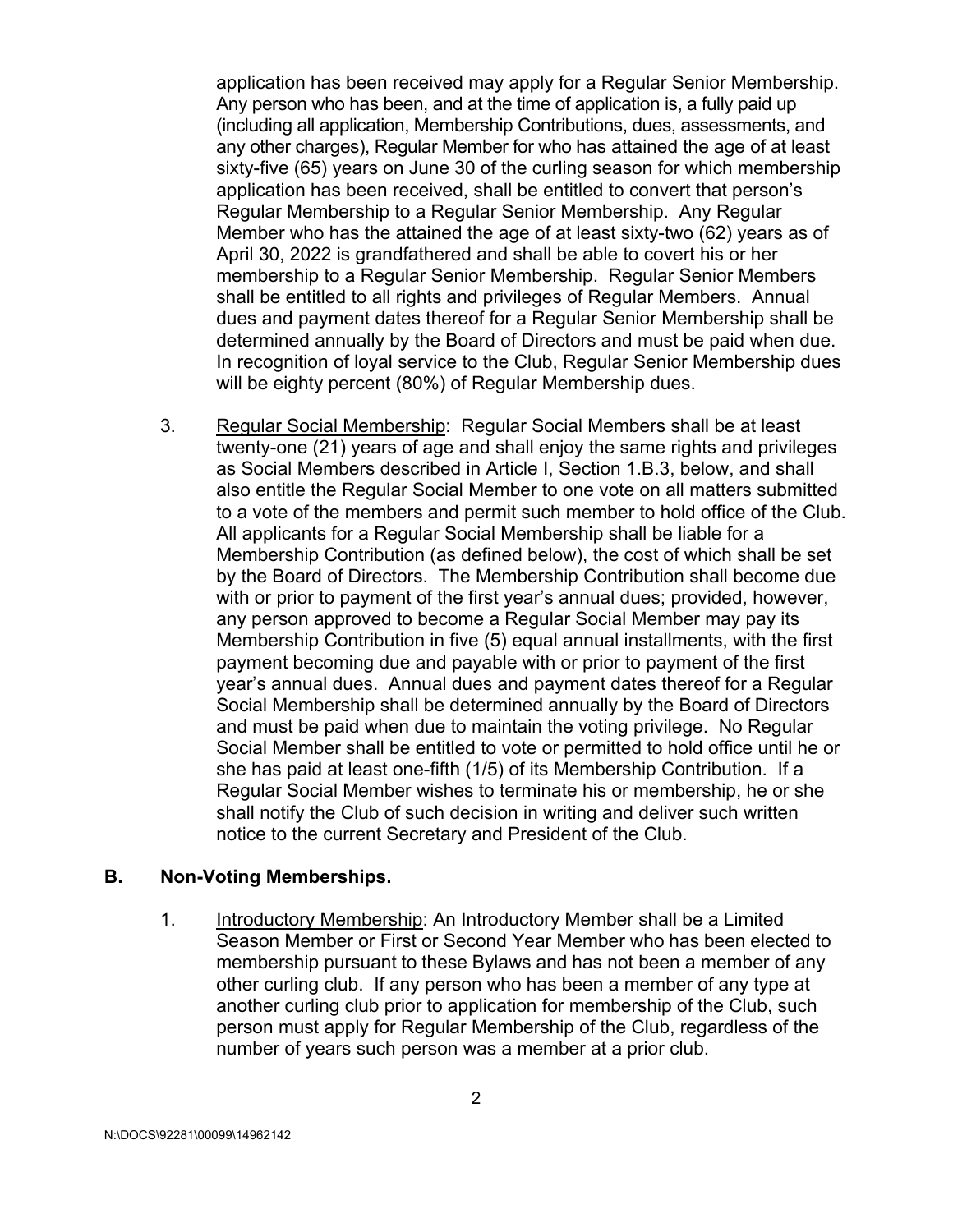An Introductory Membership shall entitle only the named member to use of the curling club and related facilities of the Club, and shall not entitle the named member to vote on any matter to be taken by the members of the Club entitled to vote.

- (a) Limited Season Membership: A Limited Season Membership shall be open to a person who has no previous curling experience. This is a one-time opportunity for someone to try the sport of curling before joining as a full-time member.
- (b) First Year Member: A First Year Member shall not have been a curling member of this or any other club, except for those who are coming up from Junior Adult Membership or have participated as a Limited Season Member.
- (c) Second Year Member: A Second Year Member shall consist of person/persons who shall have been a First Year Member during a year preceding the current year as defined above.
- 2. Junior Adult Membership: A Junior Adult Membership shall entitle only the named member to use of the curling club and all related facilities of the Club. Junior Adult Memberships may be granted by the Board of Directors, in their discretion, annually to persons who are at least fourteen (14) years of age at the time of application, and will not be twenty-one (21) prior to June 30 of the curling season for which membership application has been received; provided, however, persons who are least 18 years of age prior to June 30 of the curling season for which membership application has been received and who have at least 2 years curling experience may choose to become a Regular Member. Junior Adult Members shall not be entitled to vote or hold office, but will be allowed to curl in adult leagues. Annual dues and payment dates thereof for a Junior Adult Membership shall be determined annually by the Board of Directors.
- 3. Social Membership: A Social Member shall consist of a person twenty-one  $(21)$  years of age or older, as of June 30 preceding the start of the curling season, who has been elected to membership pursuant to these Bylaws. Social Members shall be entitled to curl in three (3) Club league games or one (1) bonspiel, upon invitation of a Regular Member or Regular Senior Member, and may participate in all Club social activities. However, Social Members shall not be entitled to use the Club facilities for practice unless they pay additional dues, which shall be determined by the Board of Directors, as part of their membership. The payment of the additional dues shall entitle the Social Member to use the ice for practice when it is available.
- 4. Special Memberships: At the sole discretion of the Board of Directors, a person with special or unique circumstances desiring to become a member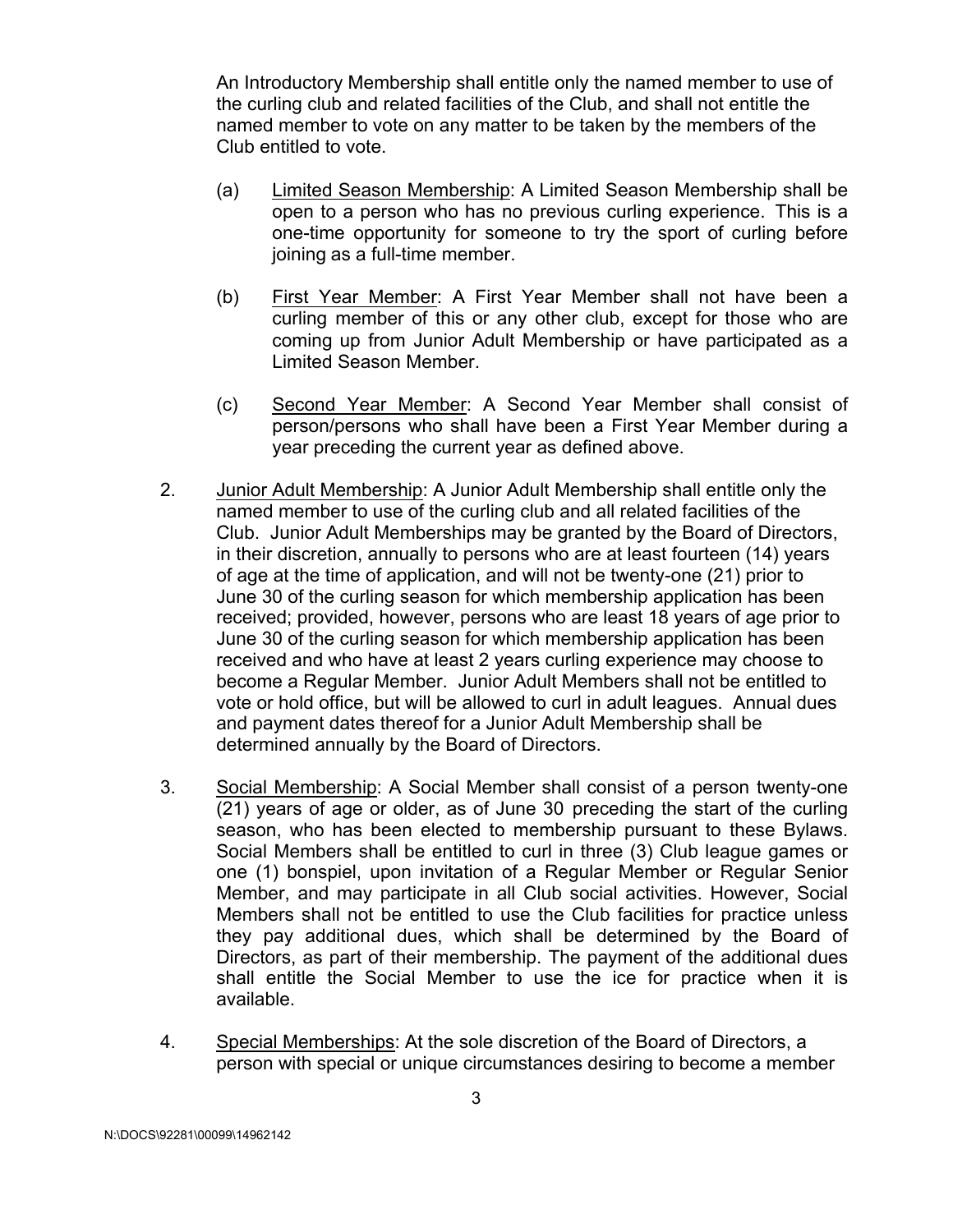of the Club may apply to the Board of Directors for a Special Membership with reduced privileges and reduced dues, fees and other charges. Upon election to membership at the sole discretion of the Board of Directors, such members shall not vote or hold office, but will be allowed to curl in junior and adult leagues.

**SECTION 2. ADDITIONAL FACILITIES, MEMBERSHIPS AND CATEGORIES OF MEMBERSHIP:** The Club may, in its sole discretion, construct, acquire or otherwise add additional facilities to the Club located either at the Club or at another location, including additional curling facilities. The Club may offer additional categories of membership privileges to its members and such other persons determined by the Club from time to time. If offered, each member may acquire some or all of the additional membership privileges, subject to availability, on such terms and conditions as may be determined by the Board of Directors from time to time. Members who elect to acquire additional membership privileges may be required to pay an additional membership contribution (initiation fee) and additional dues, fees, and charges for the additional membership privileges. The Board of Directors reserves the right to remove or restrict the use of any Club facilities.

**SECTION 3. DUES:** The Board of Directors reserves the right to set the amount of dues to be payable by any and all classes of members at any level deemed appropriate. The amount of dues for each year is subject to change. All dues and fees will be applied against the Club's operating costs, including debt service. It will be the policy of the Club that the annual and all other dues, plus other receipts by the Club, will be sufficient, insofar as possible to project, to meet the annual operating needs of the Club. Dues, plus any applicable taxes, will be due and payable annually, or on such other basis as determined from time to time by the Board of Directors. Except as otherwise provided for herein, memberships which terminate during the membership year are not entitled to a refund of any dues.

**SECTION 4. MEMBERSHIP CONTRIBUTION:** Persons desiring to become Regular Members or Regular Social Members of the Club must pay the Club the membership contribution established for memberships on the date the person is approved and invited by the Board of Directors for membership ("**Membership Contribution**"). The amount of the Membership Contribution for all memberships in the Club will be set by the Board of Directors from time to time at any level the Board deems appropriate in its reasonable discretion. Payment for a Membership Contribution may be made in full or in such principal installments on the unpaid balance at such rate as shall be determined by these Bylaws or as set forth in a resolution of the Board of Directors. Equity Participations or Membership Contributions purchased before the Club's regular meeting in 2022 are redeemable provided that such member desiring to redeem its Membership Contribution must notify the Club in writing by delivering written notice to the current Treasurer of the Club by November 1, 2022 of such member's intent to have its Membership Contribution redeemed at a later date. Members that do not notify the Club in writing of their intention to have their Membership Contributions redeemed prior to the date set forth in this Section waive their right to have their Membership Contributions redeemed. Membership Contributions purchased after the Club's regular meeting in 2022 are not redeemable.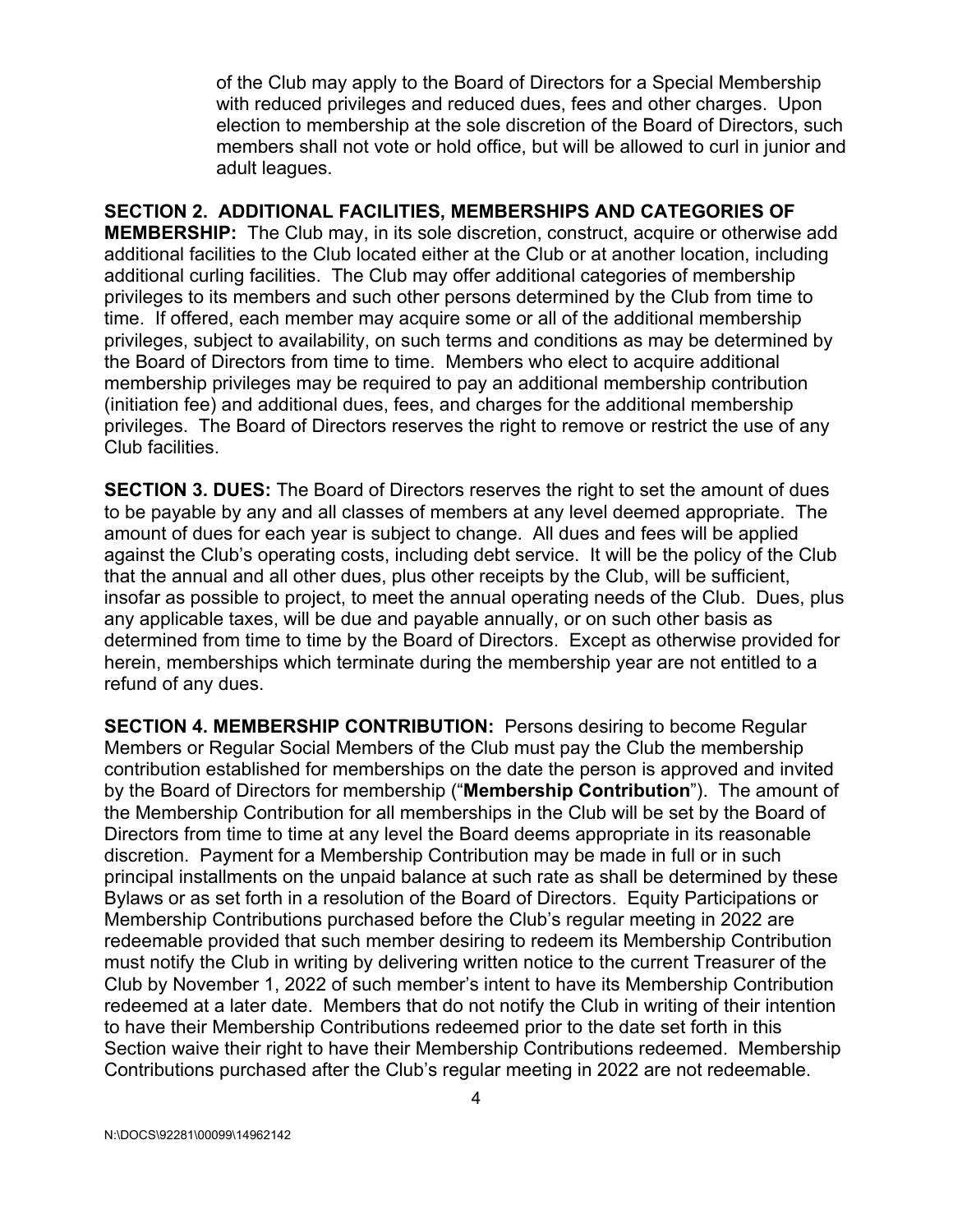**SECTION 5. TRANSFER OF MEMBERSHIPS.** Memberships are not transferrable or assignable.

**SECTION 6. PRIVILEGES:** Club privileges for each class of membership shall be subject to rules and regulations which may be prescribed from time to time by the Board of Directors.

**SECTION 7 . GUEST PRIVILEGES:** Guests of any Regular Member, Regular Senior Member, or Regular Social Member may be extended guest privileges subject to applicable guest fees, charges, and the rules and regulations established from time to time by the Board of Directors. Guest privileges may be denied, withdrawn or revoked at any time for reasons considered sufficient by the Board of Directors in its sole and absolute discretion, and members may only reserve a curling time for guests when there are no other scheduled events. Guests may be invited to curl in a league game one (1) time in a current season. No guest may curl in more than one (1) league game in any year. No guest shall curl in a Club play-down or playoff. No guest privileges shall be extended to anyone who is delinquent or in debt to the Club, suspended from the Club, or expelled from the Club. The Club reserves the right to restrict guest privileges, including the number of times a guest may use the Club facilities or the times of play.

#### **ARTICLE II**

#### **ELECTION OF NEW MEMBERS; METHOD OF ELECTION TO MEMBERSHIP; RESIGNATION; EXPULSION**

**SECTION 1. ELECTION OF NEW MEMBERS:** Any person of good standing may become a member of the Club upon election by the Board of Directors and payment of the current dues and fees.

The proceedings of the Board of Directors upon the question of an admission to Membership shall be held strictly private and confidential.

**SECTION 2. METHOD OF ELECTION TO MEMBERSHIP.** All candidates for membership shall be voted upon by the Board of Directors at regular or special meeting or electronically. Members shall be elected only by the vote of two-thirds (2/3) of all directors present at a meeting at which a quorum is present. No rejected candidate shall be again proposed for membership until one (1) year shall have elapsed.

**SECTION 3. RESIGNATION:** Membership may be terminated by voluntary resignation, in writing or by electronic means delivered to the current Secretary and President of the Club, and accepted by the Board of Directors.

**SECTION 4. EXPULSION:** A member may be expelled from the Club as provided in the Articles of Incorporation and for good cause shown, such as misconduct or flagrant infraction of the Club rules and practices, but only by the vote of two-thirds (2/3) of all the directors then in office, and after such member shall have been furnished an opportunity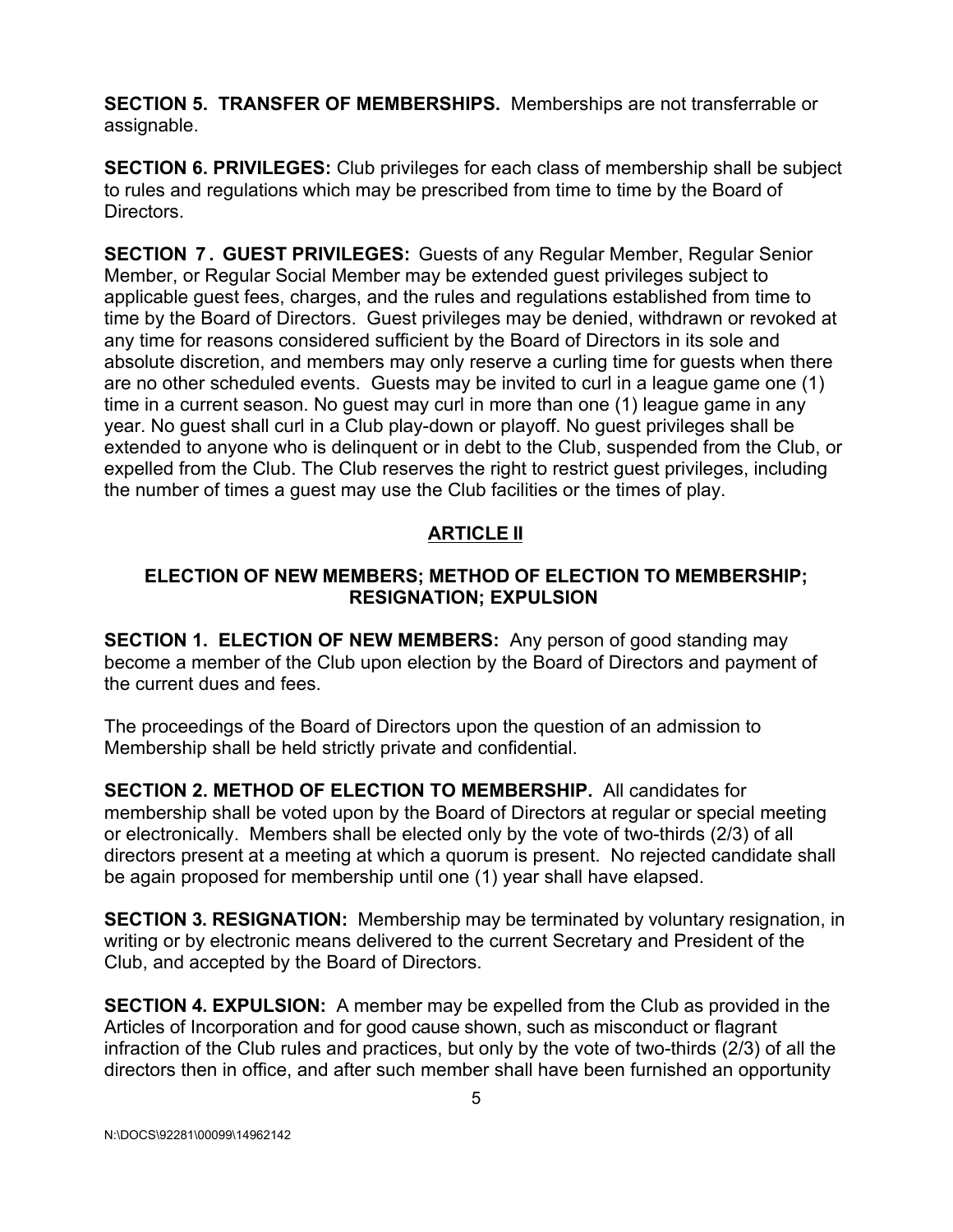to be heard by the Board of Directors, in their own defense. The Board of Directors shall be the sole judge of what constitutes misconduct or flagrant infraction of Club rules. A motion to reconsider the expulsion of a member may be at the same meeting at which such expulsion is voted or at the next regular meeting, but at no other time. The termination of a membership shall not entitle the member to a refund of any part of any application fee, if any, Membership Contribution, or annual dues paid for said membership. A member who has been expelled from the club may not be readmitted before a period of one (1) year and must receive a simple majority approval of the Board of Directors present at a meeting at which a quorum is present.

**SECTION 5. LIABILITY FOR DUES AND ASSESSMENTS:** A member shall not be obligated to pay dues or any assessment if he or she elects to resign by properly notifying the Secretary of the Club of their intention to resign within thirty (30) days of receipt of notice of their obligation for such fee, dues, or other indebtedness.

# **ARTICLE III**

### **MEETINGS OF MEMBERS**

**SECTION 1. ANNUAL MEETING:** The annual meeting of the membership shall be held on the second Wednesday in June of each year, or at such other time and date within thirty (30) days before or after said date as may be fixed by or under the authority of the Board of Directors, for the purposes of electing directors and for the transaction of such other business as may come before the meeting. If the election of directors shall not be held on the date designated herein for the annual meeting of the membership, or at any adjournment thereof, the Board of Directors shall cause the election to be held at a special meeting of the membership as soon thereafter as conveniently may be held.

Notice of the annual meeting shall be mailed or sent via electronic means to all members of the Club entitled to vote no less than ten (10) days and no more than thirty (30) days in advance of such meeting.

**SECTION 2. SPECIAL MEETINGS:** Special meetings of the members of the Club entitled to vote may be called by the President with the approval of a majority of the Board of Directors present at a meeting at which a quorum is present and must be called by the President within twenty (20) days after receipt of a written request therefore signed by a majority of the Board of Directors then in office, or not less than fifteen (15) members holding voting power of the Club.

**SECTION 3. PLACE OF MEETING:** The Board of Directors may designate any place, either within or outside the State of Wisconsin, as the place of meeting for any annual meeting or for any special meeting called by the Board of Directors. A waiver of notice signed by all members entitled to vote at a meeting may designate any place, whether within or outside the State of Wisconsin, as the place for the holding of such meeting. If no designation is made, or if a special meeting be otherwise called, the place of meeting shall be the principal business office of the Club in the State of Wisconsin or such other suitable place in the county of such principal office as may be designated by the person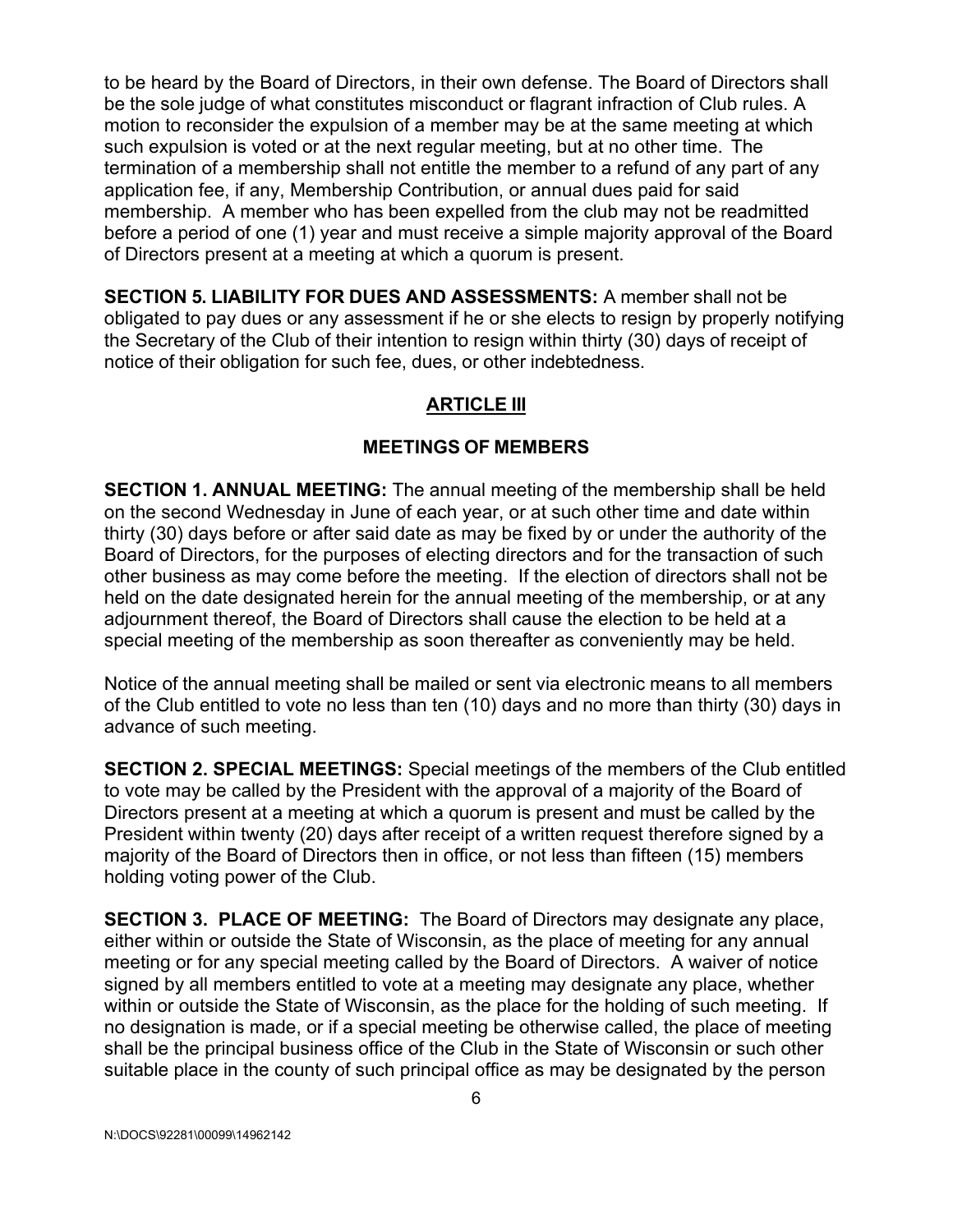calling such meeting, but any meeting may be adjourned to reconvene at any place designated by vote of a majority of the members entitled to vote represented thereat.

**SECTION 4. NOTICE OF MEETING.** Written notice stating the place, day and hour of the meeting and, in case of a special meeting, the purpose or purposes for which the meeting is called, shall be delivered not less than ten (10) days (unless a longer period is required by law or the Articles of Incorporation) nor more than fifty (50) days before the date of the meeting, either personally, by mail, or by electronic mail by or at the direction of the President, the Secretary, or persons calling the meeting, to each member of record entitled to vote at such meeting. If mailed, such notice shall be deemed to be delivered when deposited in the United States mail, addressed to the member at his or her address as it appears on the membership record books of the Club, with postage thereon prepaid. If delivered by electronic mail, such notice shall be deemed delivered when sent.

**SECTION 5. VOTING MEMBERS:** Each Regular Member, Regular Senior Member, and Regular Social Member of the Club, who have paid such member's Membership Contribution required to be paid at the time of such meeting, shall be entitled to one (1) vote on each matter submitted to a vote at a meeting of the members. Introductory Members, Junior Adult Members, Social Members (non-voting), and Special Members, shall not be entitled to vote. Each member of the Club entitled to vote, to be entitled to vote in person or by proxy at a meeting of the members, must have paid in full any outstanding dues, assessments, Membership Contribution's then due, and other charges that have been billed to the member as of (1) the date of the membership record books are closed for purposes of the vote, (2) the record date for any such determination of members as fixed in advance by the Board of Directors, or (3) the close of business on the day on which notice of the meeting is mailed, which date has been established pursuant to Article III, Section 6.

**SECTION 6. CLOSING OF MEMBERSHIP RECORD BOOKS OR FIXING OF RECORD DATE:** For the purpose of determining members entitled to notice of or to vote at any meeting of members or any adjournment thereof, or in order to make a determination of members for any proper purpose, the Board of Directors may provide that the membership record books shall be closed for a stated period but not to exceed, in any case, fifty (50) days. If the membership record books shall be closed for the purpose of determining members entitled to notice of or to vote at a meeting of members, such books shall be closed for at least ten (10) days immediately preceding such meeting. In lieu of closing the membership record books, the Board of Directors may fix in advance a date as the record date for any such determination of members, such date in any case to be not more than fifty (50) days, and, in case of a meeting of members, not less than ten (10) days prior to the date on which the particular action, requiring such determination of members, is to be taken. If the membership record books are not closed and no record date is fixed for the determination of members entitled to notice of or to vote at a meeting of members, the close of business on the date on which notice of the meeting is mailed shall be the record date for such determination of members. When a determination of members entitled to vote at any meeting of members has been made as provided in this section, such determination shall be applied to any adjournment thereof except where the determination has been made through the closing of the membership record books and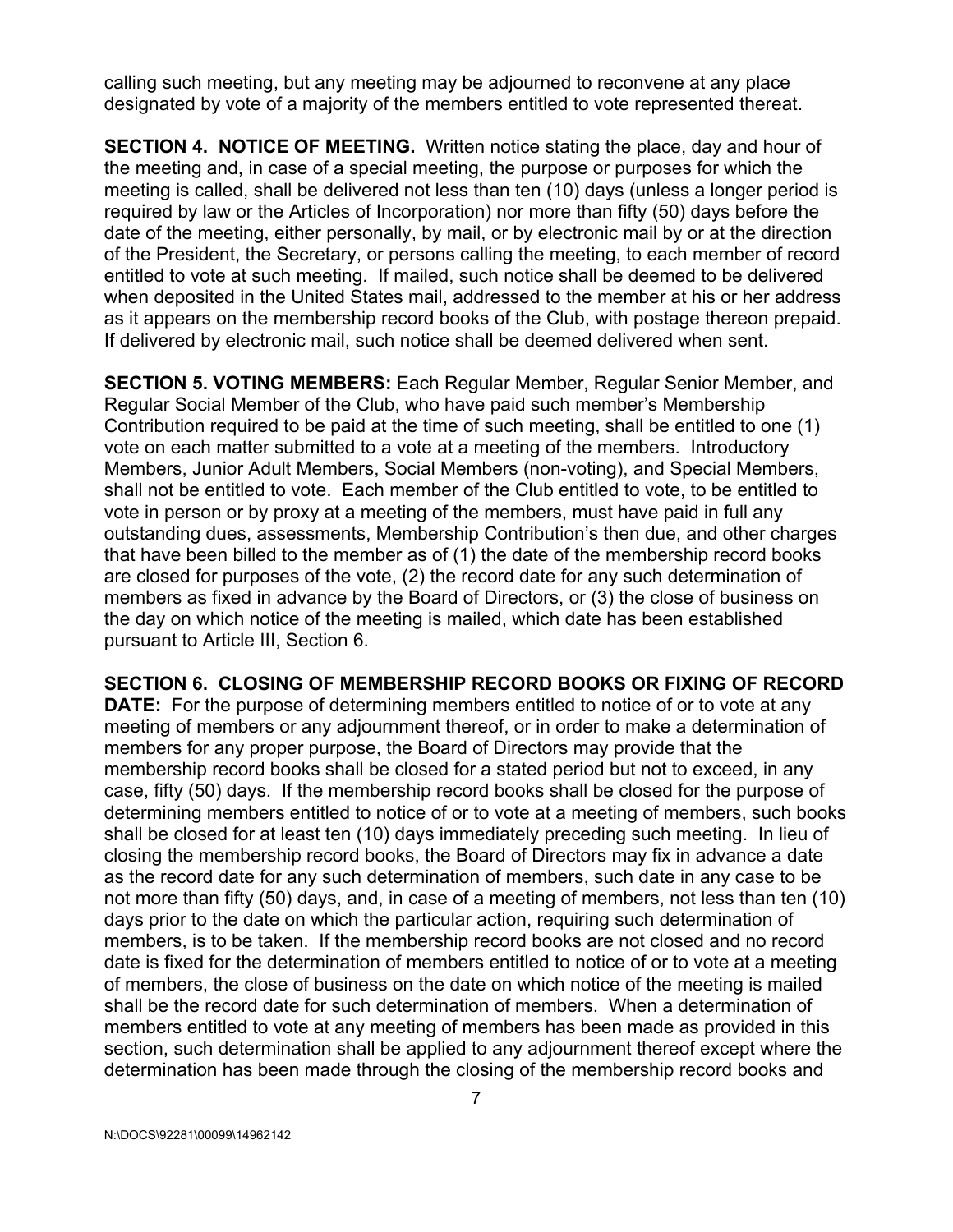the stated period of closing has expired.

**SECTION 7. VOTING RECORDS:** The officer or agent having charge of the membership record books for the Club shall, before each meeting of members, make a complete record of the members entitled to vote at such meeting, or any adjournment thereof, with the address of each. Such record shall be produced and kept open at the time and place of the meeting and shall be subject to the inspection of any member during the whole time of the meeting for the purposes of the meeting. The original membership record books shall be prima facie evidence as to who are the members entitled to examine such membership record books or to vote at any meeting of members. Failure to comply with the requirements of this section shall not affect the validity of any action taken at such meeting.

**SECTION 8. QUORUM:** Except as otherwise provided in the Articles of Incorporation, at any regular or special meeting, ten percent (10%) of the members entitled to vote present in person, by proxy, or voting by ballot shall constitute a quorum. Should a quorum not be present, the meeting may be adjourned by the President or Vice President from time to time until the required quorum is secured. If, however, an election is to be held at such meeting, or action taken upon any matter upon which members entitled to vote may vote by ballot, as provided by these Bylaws, and sealed ballots shall have been returned, such meeting may be held for the purpose of such election, or for the purpose of action upon any other matter upon which sealed ballots shall have been returned. The presiding officer shall, upon the direction of the Board of Directors, adjourn any such meeting and direct that further notice be given to the members entitled to vote if it shall appear from the ballot cast on any question submitted to the members entitled to vote that the vote is not conclusive and that a decisive vote might be secured by allowing additional time for the reception of ballots.

**SECTION 9. CONDUCT OF MEETINGS:** The President, and in his absence, a Vice President, and in their absence, any person chosen by the members present shall call the meeting of the members to order and shall act as chairman of the meeting, and the Secretary shall act as secretary of all meetings of the members, but, in the absence of the Secretary, the presiding officer may appoint any other person to act as secretary of the meeting. A majority of the votes entitled to be cast by the members entitled to vote present in person or represented by proxy or voting by ballot at a meeting at which a quorum is present shall be sufficient for the adoption of any matter necessary to be voted upon by the members entitled to vote.

**SECTION 10. PROXIES:** At all meetings of members, a member entitled to vote may vote in person or by proxy appointed in writing by the member or by his duly authorized attorney in fact. Such proxy shall be filed with the Secretary before or at the time of the meeting. Unless otherwise provided in the proxy, a proxy may be revoked at any time before it is voted, either by written notice filed with the Secretary or the acting Secretary of the meeting or by oral notice given by the member to the presiding officer during the meeting. The presence of a member entitled to vote who has filed his proxy shall not of itself constitute a revocation. No proxy shall be valid after eleven months from the date of its execution, unless otherwise provided in the proxy. The Board of Directors shall have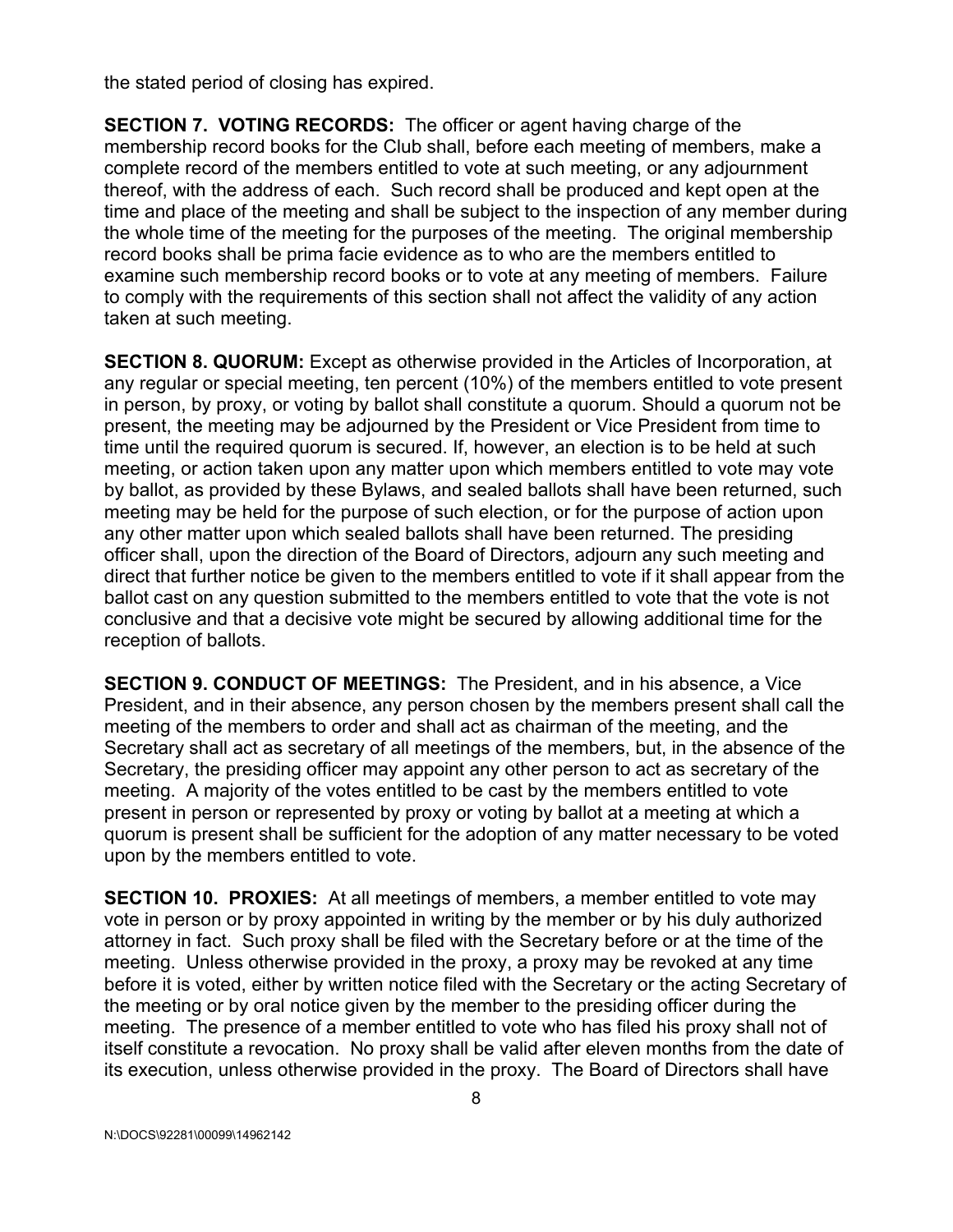the power and authority to make rules as to the validity and sufficiency of proxies.

**SECTION 11. VOTING ON QUESTION BY BALLOT:** Any action that may be taken at an annual, regular, or special meeting of members may be taken without a meeting if the Club delivers a written ballot to every member entitled to vote on the matter. The ballot on such questions shall be in such form as the directors may prescribe, and shall set forth each proposed action and provide an opportunity to vote for or against each proposed action. Approval by written ballot shall be valid only when the number of votes cast by ballot equals or exceeds the quorum required to be present at a meeting authorizing the action, and the number of approvals equals or exceeds the number of votes that would be required to approve the matter at a meeting at which the total number of votes cast was the same as the number of votes cast by ballot. A solicitation for votes by written ballot shall include all of the following:

- 1. The number of responses needed to meet the quorum requirements.
- 2. The percentage of approvals necessary to approve each matter other than election of directors.
- 3. The time by which a ballot must be received by the corporation in order to be counted.

Except as otherwise provided in the Articles of Incorporation or these Bylaws, a written ballot may not be revoked.

# **ARTICLE IV**

### **BOARD OF DIRECTORS**

**SECTION 1. GENERAL POWERS AND NUMBER OF DIRECTORS:** The business and affairs of the Club shall be managed by the Board of Directors pursuant to the Articles of Incorporation and these Bylaws. The Board of Directors shall consist of nine (9) Regular Members or Regular Senior Members (or a combination thereof), of whom eight (8) shall be elected by the members entitled to vote on such election and shall serve staggered terms of three (3) years each, and one (1) of whom will be the chair of the lady "Kettles" organization and serve a two (2) year term. The chair of the lady "Kettles" organization must be a Regular Member or Regular Senior Member of the Club, and shall be elected by the lady "Kettles" organization for a two (2) year term and have full voting privileges.

### **SECTION 2. DIRECTOR NOMINATIONS.**

A. Director Nomination Process. The Board of Directors shall, at least thirty (30) days previous to each regular annual meeting, appoint a committee not to exceed seven (7) of the most recent, consenting, active dues paying past presidents, to be known as the Nominating Committee, whose duty it shall be to nominate and to mail or deliver via electronic means to the members entitled to vote at least twenty (20) days prior to such annual regular meeting, a list of candidates for each such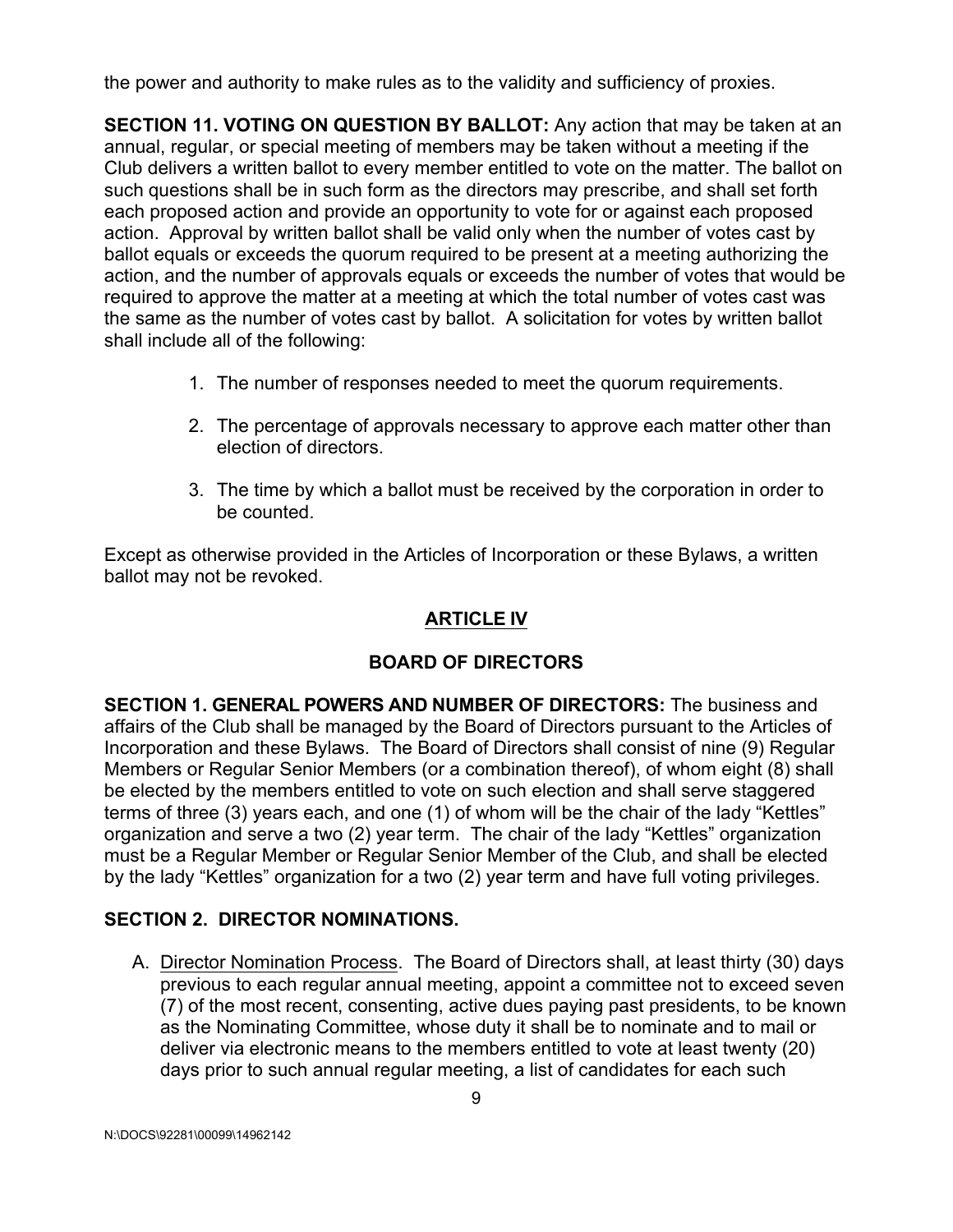position of director as is to be filled for the ensuing year. Any fifteen (15) members of the Club entitled to vote may nominate a different director or directors, and file the same over their signatures with the Club Secretary within five (5) days after the delivery of the names of the nominees by the Nominating Committee, and thereafter the names of all nominees shall be placed upon the ballot and mailed to every member of the Club entitled to vote. If a member of the Nominating Committee shall be suggested as a candidate, and signifies willingness to be a candidate for any elective office, that member of the Nominating Committee shall be relieved of their duties as a member of the Nominating Committee. All nominations are subject to the tenure and qualifications specified in Article IV, Section 3. The current President may not serve on this committee. The Board of Directors shall appoint a Chairman pro-tem of the Nominating Committee until a permanent Chairman is elected, which shall be the first order of business.

- B. Election Committee. The President shall appoint an Election Committee, consisting of three (3) Regular Members or Regular Senior Members, whose duty shall be to attend the annual meeting, to receive and canvass the ballot and report the result thereof to the members and Board of Directors.
- C. Election Ballots The Secretary shall prepare and cause to be printed, fixing the position of the names of all candidates thereon by lot, a ballot, containing the names of all nominees, which shall be mailed to each member of the Club entitled to vote with an envelope addressed to the Election Committee, with place for the signature of the member of the Club entitled to vote upon the rear of the envelope, at least seven (7) days prior to the annual meeting. Such ballots shall indicate the number of the directors to be voted for and elected and the names of the retiring directors whose offices are to be filled and the candidates therefore. The name of any nominee who has indicated, in writing delivered to the Secretary of the Club, their unwillingness to be a candidate shall not be included on the ballot.
- D. Balloting Upon Election. One (1) hour before the call of the meeting on the date of each annual meeting, the polls shall be open and the Election Committee shall attend at the place of the annual meeting and receive all ballots. Ballots may be mailed or delivered by the member of the Club entitled to vote to the Election Committee, and bearing the identifying signature of the member of the Club entitled to vote casting such ballot, on the reverse side of the envelope. During the hours in which the polls are open, the names of the members of the Club entitled to vote casting ballots by mail or in person shall be checked or recorded by the Election Committee on an alphabetical list of the members of the Club entitled to vote, and the sealed ballots deposited in the ballot box. The envelopes addressed to the Election Committee bearing the identifying signatures of members who have voted shall be retained until after the Election Committee has submitted its report to the Board of Directors. The polls should be closed at the call of the meeting, at which time the Election Committee shall open the ballot box, and the votes for each candidate shall be counted, recorded and the results reported at the annual meeting.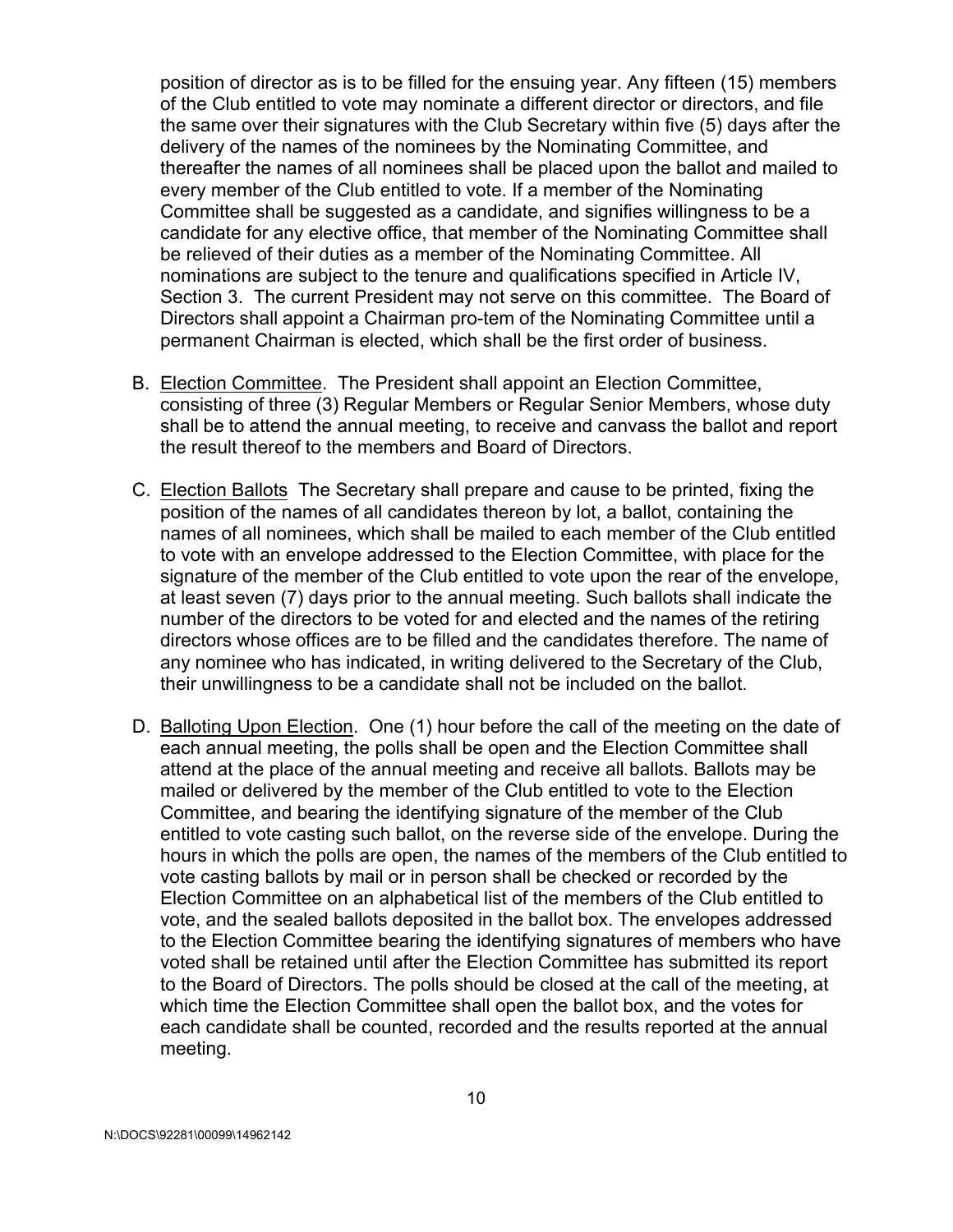E. Cumulative Voting Not Permitted. Cumulative voting shall not be permitted, but a member may vote for less than the number of directors to be elected. Should a member in either case vote for more than the number to be elected, the ballot as to the directors for which the member so voted shall be rejected. A tie between candidates shall be decided by lot. The person receiving the largest number of votes for the office for which he or she is a candidate shall be elected thereto.

**SECTION 3. TENURE AND QUALIFICATION:** No person may be elected for more than two (2) consecutive terms. Persons who have served two (2) consecutive terms are eligible for election to the Board of Directors one (1) year after their second term expired. All directors on the Board of Directors shall be a Regular Member or Regular Senior Member in good standing absent of any outstanding fees due the Club. Any director or the entire Board of Directors may be removed from office, with or without cause, by affirmative vote of a majority of the members of the Club entitled to vote for the election of such director, taken at a meeting of members called for that purpose. A director who has not attended a minimum of seventy-five percent (75%) of all regularly scheduled meetings of the Board of Directors in an annual election cycle, or who has missed more than two (2) consecutive regularly scheduled meetings of the Board of Directors, may be removed from office by the affirmative vote of the majority of other directors.

**SECTION 4. REGULAR MEETINGS:** A regular meeting of the Board of Directors shall be held without other notice than this bylaw immediately after the annual meeting of members, and each adjourned session thereof. The place of such regular meeting shall be the same as the place of meeting of members which precedes it, or such other suitable place as may be announced at such meeting of members. The Board of Directors may provide, by resolution, the time and place, either within or without the State of Wisconsin, for the holding of additional regular meetings without other notice than such resolution. The President shall prepare an Agenda for each meeting. Members of the Board of Directors who wish to have items placed on the Agenda shall contact the President prior to the next scheduled board meeting date.

**SECTION 5. SPECIAL MEETINGS:** Special meetings of the Board of Directors may be called by or at the request the President, or any two (2) directors. The persons calling any special meeting of the Board of Directors may fix any place, within the State of Wisconsin, as the place for holding any special meeting of the Board of Directors called by them, and if no other place is fixed the place of meeting shall be the principal office of the Club in the State of Wisconsin. Special meetings of the Board of Directors must be preceded by at least two (2) days' notice to each director of the date, time and place, but not the purpose, of the meeting. The President shall prepare an Agenda for each meeting. Members of the Board of Directors who wish to have items placed on the Agenda shall contact the President prior to the next scheduled board meeting date.

**SECTION 6. NOTICE OF MEETINGS:** Notice of each meeting of the Board of Directors (unless otherwise provided in or pursuant to Article IV, Section 5) shall be given by written notice delivered personally or mailed or given by telephone or electronic mail to each director at his business or home address or at such other address as such director shall have designated in writing filed with the Secretary, in each case not less than 48 hours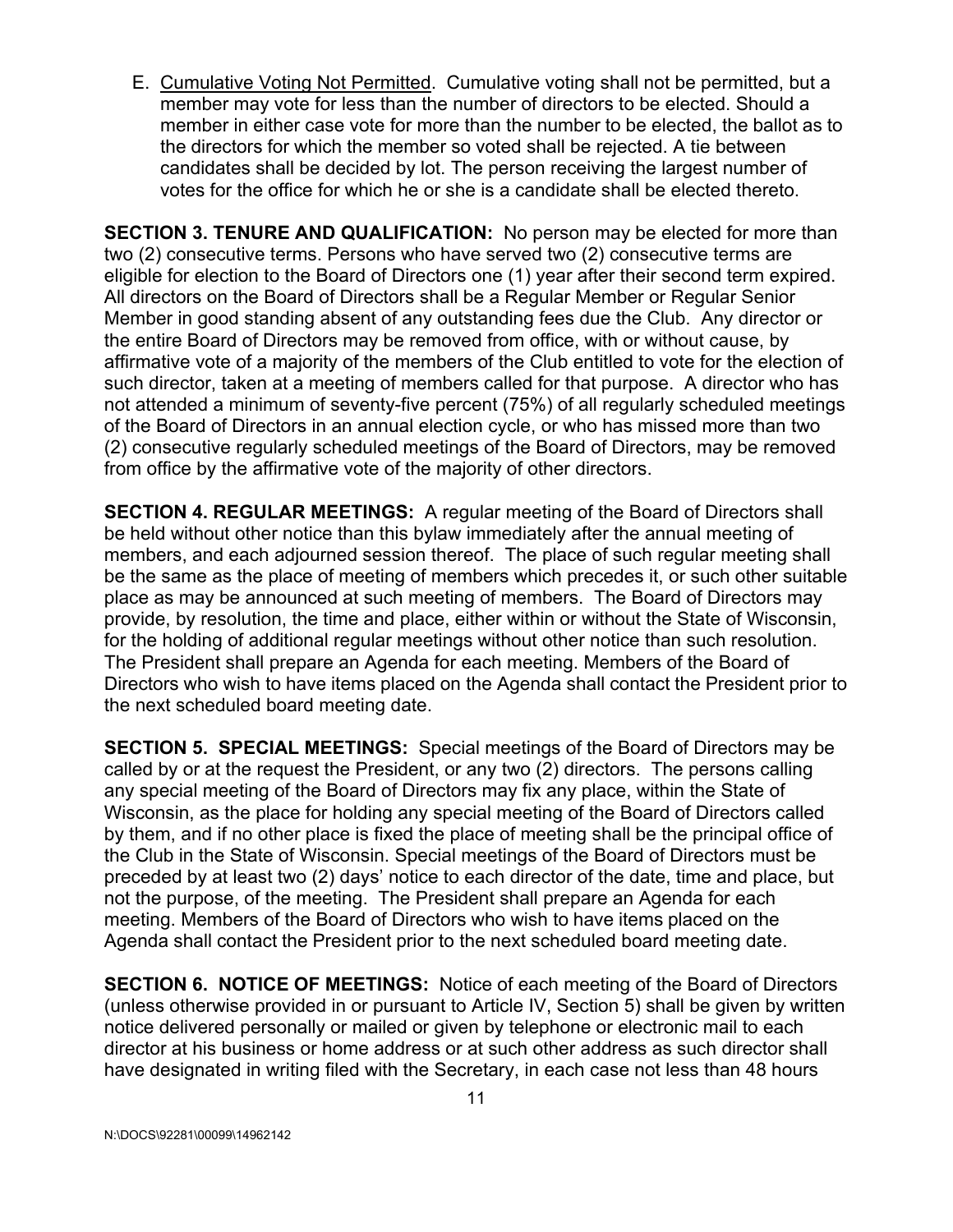prior thereto. If mailed, such notice shall be deemed to be delivered when deposited in the United States mail so addressed, with postage thereon prepaid. If notice be given by electronic mail, such notice shall be deemed to be delivered when delivered; if by telephone, at the time the call is completed. The attendance of a director at a meeting shall constitute a waiver of notice of such meeting, except where a director attends a meeting and objects thereat to the transaction of any business because the meeting is not lawfully called or convened. Neither the business to be transacted at, nor the purpose of, any regular or special meeting of the Board of Directors need be specified in the notice or waiver of notice of such meeting.

**SECTION 7. QUORUM:** Except as otherwise provided by the Wisconsin Nonstock Corporation Law or by the Articles of Incorporation or these Bylaws, a majority of the number of directors then in office shall constitute a quorum for the transaction of business at any meeting of the Board of Directors, but a majority of the directors present (though less than such quorum) may adjourn the meeting from time to time without further notice.

**SECTION 8. MANNER OF ACTING:** The act of the majority of the directors present at a meeting at which a quorum is present shall be the act of the Board of Directors, unless the act of a greater number is required by the Wisconsin Nonstock Corporation Law or by the Articles of Incorporation or these Bylaws.

**SECTION 9. CONDUCT OF MEETINGS:** The President, or in their absence, the Vice President, and in their absence, any director chosen by the directors present, shall call meetings of the Board of Directors to order and shall act as chairman of the meeting. The Secretary of the Club shall act as Secretary of all meetings of the Board of Directors, but in the absence of the Secretary, the presiding officer may appoint any director or other person present to act as Secretary of the meeting. Unless the Articles of Incorporation or these Bylaws provide otherwise, the Board of Directors may permit any or all directors to participate in regular or special meetings or in a committee meeting of the Board by, or to conduct the meeting through the use of, any means of communication by which any of the following occurs: (1) all participating directors may simultaneously hear or read each other's communications during the meeting or (2) all communication during the meeting is immediately transmitted to each participating director, and each participating director is able to immediately send messages to all other participating directors. If a meeting will be conducted through the use of any means described in this Section, all participating directors shall be informed that a meeting is taking place at which official business may be transacted. A director participating in a meeting by any means described in this Section is considered to be present in person at the meeting. If requested by a director, minutes of the meeting shall be prepared and distributed to each director.

**SECTION 10. VACANCY:** Any vacancy occurring in the Board of Directors, created by the death or resignation of a serving director may be filled by the affirmative vote of a majority of the directors present at a meeting at which a quorum is present, even though it may be less than a quorum, and the person so elected shall serve until the next regular meeting at which time a director shall be elected by the members of the Club entitled to vote to serve for the unexpired term of such director, if any. Any vacancy occurring in the Board of Directors created by amendment of Article IV, Section 1, to increase the number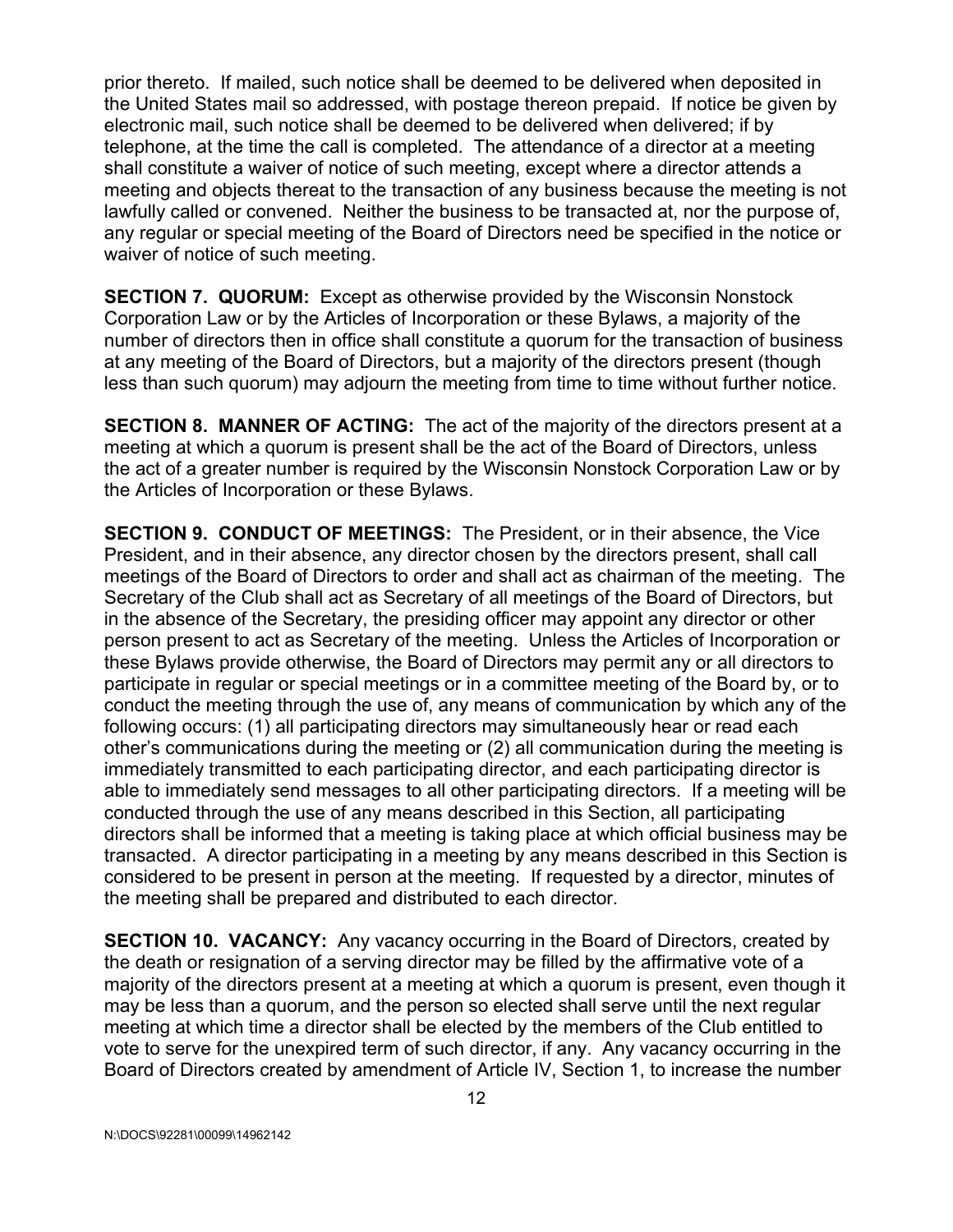of directors may be filled until the next succeeding annual meeting of members by the affirmative vote of a majority of directors present at a meeting at which a quorum is present. Any vacancy created by the removal of a director(s) by a vote of the members of the Club entitled to vote at a meeting called for that purpose may be filled by the members of the Club entitled to vote at the same meeting held for that purpose or at any adjournment thereof.

**SECTION 11. COMPENSATION:** The Board of Directors, by affirmative vote of a majority of the directors present at a meeting at which a quorum is present, and irrespective of any personal interest of any of its members, may establish reasonable compensation to all employees for services to the Club, and the manner and time and payment thereof, or may delegate such authority to an appropriate committee. Directors of the Club shall not be compensated.

**SECTION 12. PRESUMPTION OF ASSENT:** A director who is present at a meeting of the Board of Directors or a committee thereof of which he or she is a member at which action or any corporate matter is taken shall be presumed to have assented to the action taken unless his dissent shall be entered into the minutes of the meeting or unless he or she shall file his or her written dissent to such action with the person acting as the Secretary of the meeting before the adjournment thereof or shall forward such dissent by registered mail to the Secretary of the Club immediately after the adjournment of the meeting. Such right to dissent shall not apply to a director who voted in favor of such action.

**SECTION 13. COMMITTEES:** The Board of Directors by resolution adopted by the affirmative vote of a majority of the number of directors present at a meeting at which a quorum is present may designate one or more committees, each committee to consist of one or more directors elected by the Board of Directors, which to the extent provided in said resolution as initially adopted, and as thereafter supplemented or amended by further resolution adopted by a like vote, shall have and may exercise, when the Board of Directors is not in session, the power of the Board of Directors in the management of the business and affairs of the Club, except action in respect to election of the principal officers or the filling of vacancies in the Board of Directors or committees created pursuant to this section. The Board of Directors may elect one or more of its members as alternate members of any such committee who may take the place of any absent member or members at any meeting of such committee, upon request by the President. Each such committee shall fix its own rules governing the conduct of its activities and shall make such reports to the Board of Directors of its activities as the Board of Directors may request.

**SECTION 14. ACTION WITHOUT MEETING:** Any action required or permitted to be taken at a meeting of the Board of Directors may be taken without a meeting if a consent in writing setting forth the action is signed by all of the directors then in office. A consent under this section has the same force and effect as a vote of the Board of Directors taken at a meeting and may be described as such in any articles or document. The written action is effective when signed by the required number of directors, unless a different effective date and time are specified in the written consent.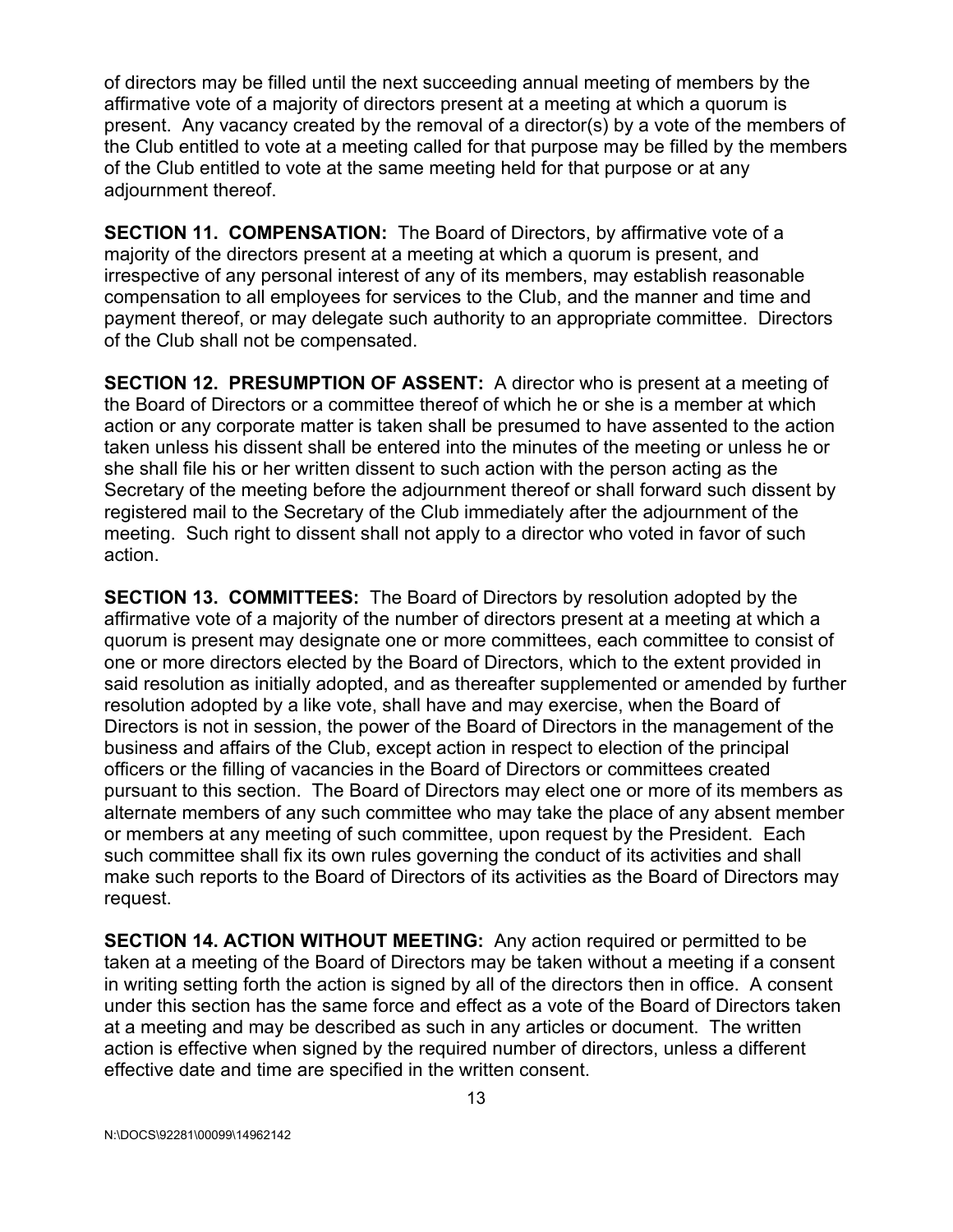### **ARTICLE V**

#### **OFFICERS**

**SECTION 1. NUMBER:** The principal officers shall be a President, one or more Vice Presidents (the number and designations to be determined by the Board of Directors), a Secretary, and a Treasurer, each of whom shall be elected by the Board of Directors. The Board of Directors may designate one (1) of the Vice Presidents as the Executive Vice President. Such other officers and assistant officers as may be deemed necessary may be elected or appointed by the Board of Directors or the President. Any two (2) or more offices may be held by the same person, except the offices of President and Secretary and offices of President and Vice President.

**SECTION 2. ELECTION AND TERM OF OFFICE:** The officers to be elected by the Board of Directors shall be elected annually by the Board of Directors at the first meeting of the Board of Directors held after each annual meeting of the members. If the election of officers shall not be held at such meeting, such election shall be held as soon thereafter as conveniently may be. Each officer shall hold office for one (1) year and until his or her successor shall have been duly elected or until his or her prior death, resignation or removal. No person who shall have held the office of President for two (2) consecutive years shall be eligible for election for the third year, but after such year has expired, such person shall again be so eligible.

**SECTION 3. REMOVAL:** Any officer or agent may be removed by the Board of Directors whenever in its judgment the best interest of the Club will be served thereby, but such removal shall be without prejudice to the contract rights, if any, of the person so removed. Election or appointment shall not of itself create contract rights.

**SECTION 4. VACANCIES:** A vacancy in any principal office because of death, resignation, removal, disqualification or otherwise, shall be filled by the Board of Directors for the unexpired portion of the term.

**SECTION 6. DUTIES OF THE PRESIDENT:**The President will preside over all meetings of the Board of Directors and of the members and enforce observance of the provisions of these Bylaws and all Rules and Regulations of the Club. The President shall have general and active management of the business of the Club and shall see that all orders and resolutions of the Board are carried into effect. The President shall preside at all meetings of the members and of the Board of Directors. The President may call special meetings of the Board of the Board of Directors, will be an *exofficio* member ofall standing committees, shall have the general powers and duties of supervision and management usually vested in the office of President of a corporation, and is empowered to execute all papers and documents requiring execution in the name of the Club.

**SECTION 8. DUTIES OF THE VICE PRESIDENT:** The Vice President shall perform the duties and exercise the powers of the President during the absence or disability of the President. He or she shall preform such other duties as may be delegated to them by the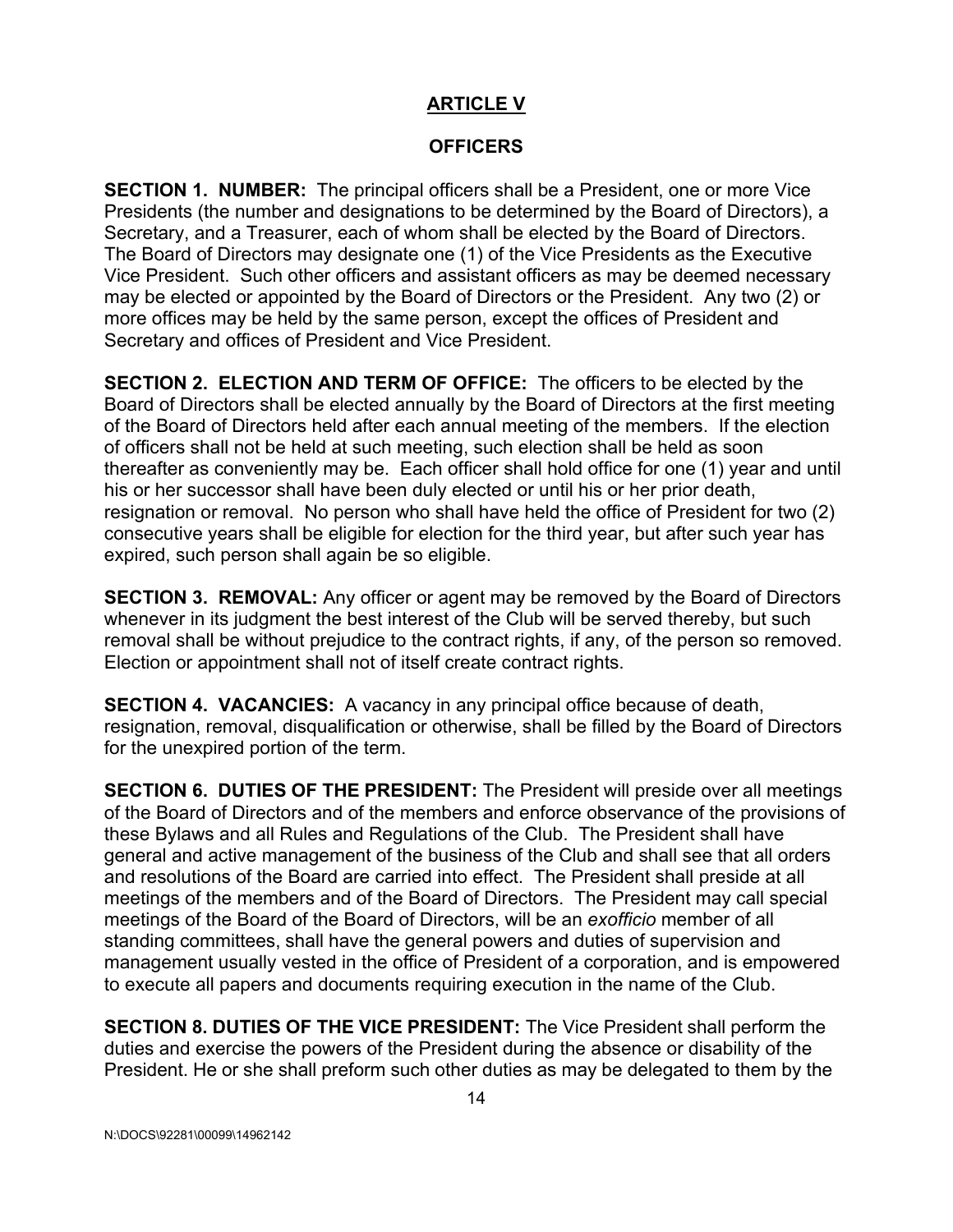President or Board of Directors.

**SECTION 9. DUTIES OF THE SECRETARY:** The Secretary, or designee, shall attend all meetings of the members and of the Board of Directors, and shall preserve in books of the Club true minutes of the proceedings of all such Meetings. The Secretary shall safely keep in their custody the Seal of the Club and shall have authority to affix the same to all instruments where its use is required. The Secretary will be responsible for giving all required notices of such meetings required by Statutes, Bylaws, or Resolution, and shall perform such other duties as may be delegated to him or her by the Board of Directors.

**SECTION 10. DUTIES OF THE TREASURER:** The Treasurer will cause to be collected, held and disbursed, under the direction of the Board of Directors, all monies of the Club, and it will be the Treasurer's duty to collect monies due the Club from the issue of memberships, dues, and charges of members of the Club, and all amounts due from others. The Treasurer, or designee, shall have custody of all Club funds and securities and shall keep in books belonging to the Club full and accurate accounts of all receipts and disbursements; he or she shall deposit all monies, securities and other valuable effects in the name of the Club in such depositories as may be designated for that purpose by the Board of Directors. He or she shall disburse the funds of the Club as may be ordered by the Board of Directors, taking proper vouchers for such disbursements, and shall render to the President and the Board of Directors at the annual meeting of the Board of Directors, and whenever requested by them an account of all their transactions as Treasurer and of the financial condition of the Club. If required by the Board of Directors, the Treasurer shall deliver to the President, and keep in force, a bond in form, amount and with a surety or sureties satisfactory to the Board, conditioned for the faithful performance of the duties of their office, and for restoration to the Club in case of their death, resignation, retirement, or removal from office, of all books, papers, brochures, money and property of whatever kind in their possession or under their control belonging to the Club. Any other person or persons having access to monies of the Club or its bank accounts will be similarly bonded.

**SECTION 11. OTHER OFFICERS:** The Board of Directors may appoint additional officers and assign their duties. Any officer may be given additional assignments and duties by the Board of Directors.

# **ARTICLE VI**

#### **INDEMNIFICATION**

**SECTION 1. INDEMNIFICATION OF DIRECTORS AND OFFICERS:** The Club shall indemnify any person who was or is threatened to be made a party to any threatened, pending or completed action, suit or proceeding, whether civil, criminal, administrative or investigative by reason of the fact that he or she is or was a director, officer, employee or agent of the company, or is or was serving at the request of the company as a director, officer, employee or agent of another company, partnership, joint venture, trust or other enterprise against expenses (including attorney's fees), judgments, fines and amounts paid in settlement actually and reasonably incurred by him or her in connection with such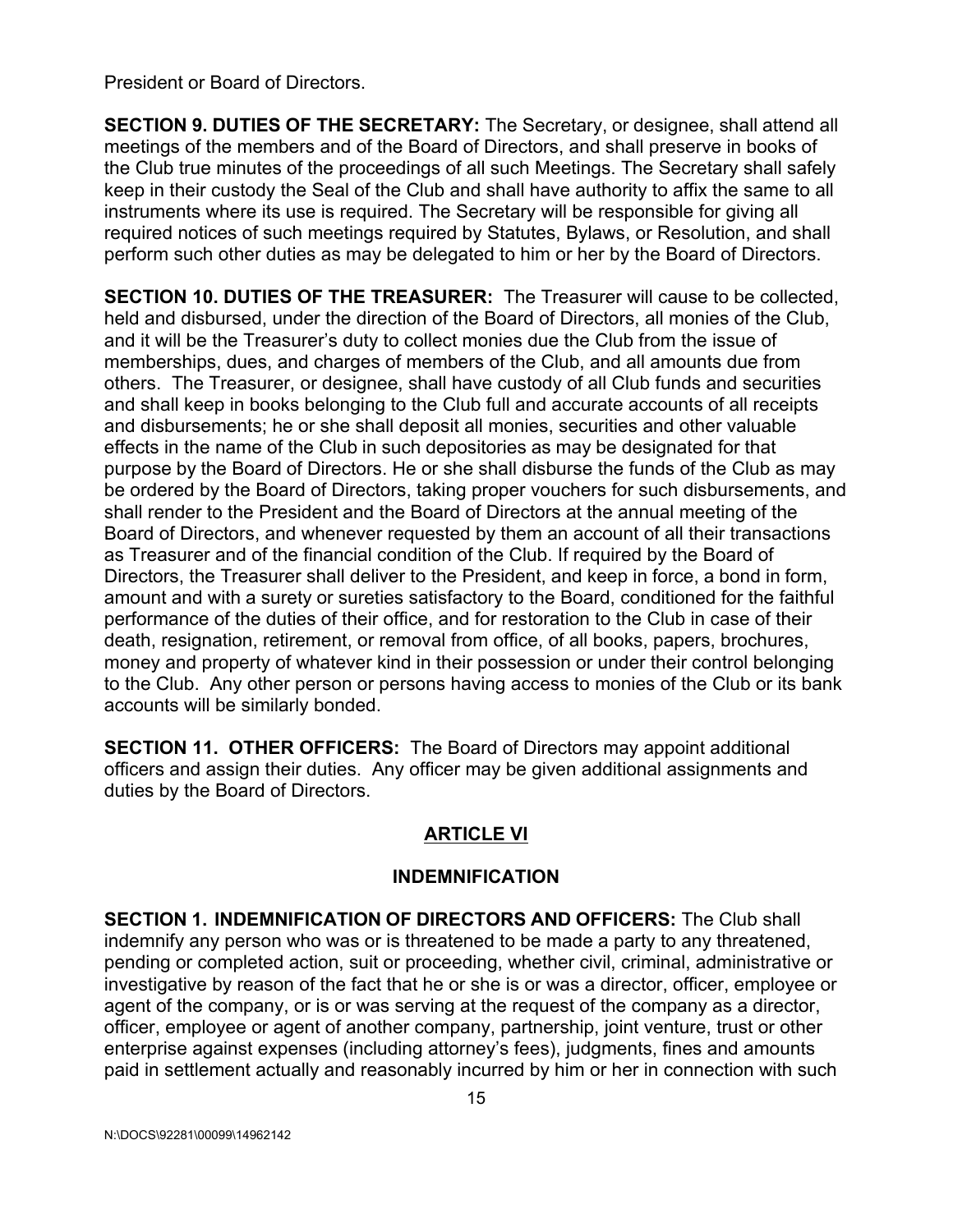action, suit or proceeding, to the extent and under the circumstances permitted by the Wisconsin Nonstock Corporation Law. Such indemnification (unless ordered by a court) shall be made as authorized in a specific case upon a determination that indemnification of the director, officer, employee, or agent is proper in the circumstances because he or she has met the applicable standards of conduct set forth in the Wisconsin Nonstock Corporation Law. Such determination shall be made (1) by the Board of Directors by a majority vote of a quorum consisting of directors who were not parties to such action, suit or proceeding, or (2) if such quorum is not obtainable, or even if obtainable, a quorum of disinterested directors so directs, by independent legal counsel in a written opinion, or (3) by members of the Club entitled to vote on a matter. The foregoing right of indemnification shall not be deemed exclusive of any other rights to which those seeking indemnification may be entitled under any bylaw, agreement, vote of members or disinterested directors or otherwise, and shall continue as to a person who has ceased to be a director, officer, employee or agent and shall insure to the benefit of the heirs, executors and administrators of such a person. The actual amount paid to any officer or director by way of indemnification shall not exceed actual, reasonable, and necessary expenses incurred in connection with the matter involved.

### **ARTICLE VII**

### **FISCAL YEAR**

The Club will operate on a fiscal year basis -- May 1 through April 30.

# **ARTICLE VII**

### **AMENDMENTS**

**SECTION 1. EFFECT OF BYLAWS:** These Bylaws shall supersede all Bylaws heretofore adopted and all other rules and regulations of the Club inconsistent herewith.

**SECTION 2. AMENDMENT:** These Bylaws may be altered, amended, or repealed from time to time by vote of two-thirds (2/3) of all of the directors then serving.

**SECTION 3. IMPLIED AMENDMENTS OF BYLAWS:** Any action taken or authorized by the Board of Directors, which would be inconsistent with the bylaws then in effect but is taken or authorized by affirmative vote of not less than the number of directors required to amend the bylaws so that the bylaws would be consistent with such action, shall be given the same effect as though the bylaws had been temporarily amended or suspended so far, but only so far, as is necessary to permit the specific action so taken or authorized.

**SECTION 4. DISTRIBUTION OF BYLAWS:** Whenever the Board of Directors shall so order, the Secretary shall cause to be prepared a document containing the Bylaws and any other such rules or regulations as shall be prescribed by the Board of Directors. Printed or electronic copies thereof shall be made available to all members.

### **ARTICLE VIII**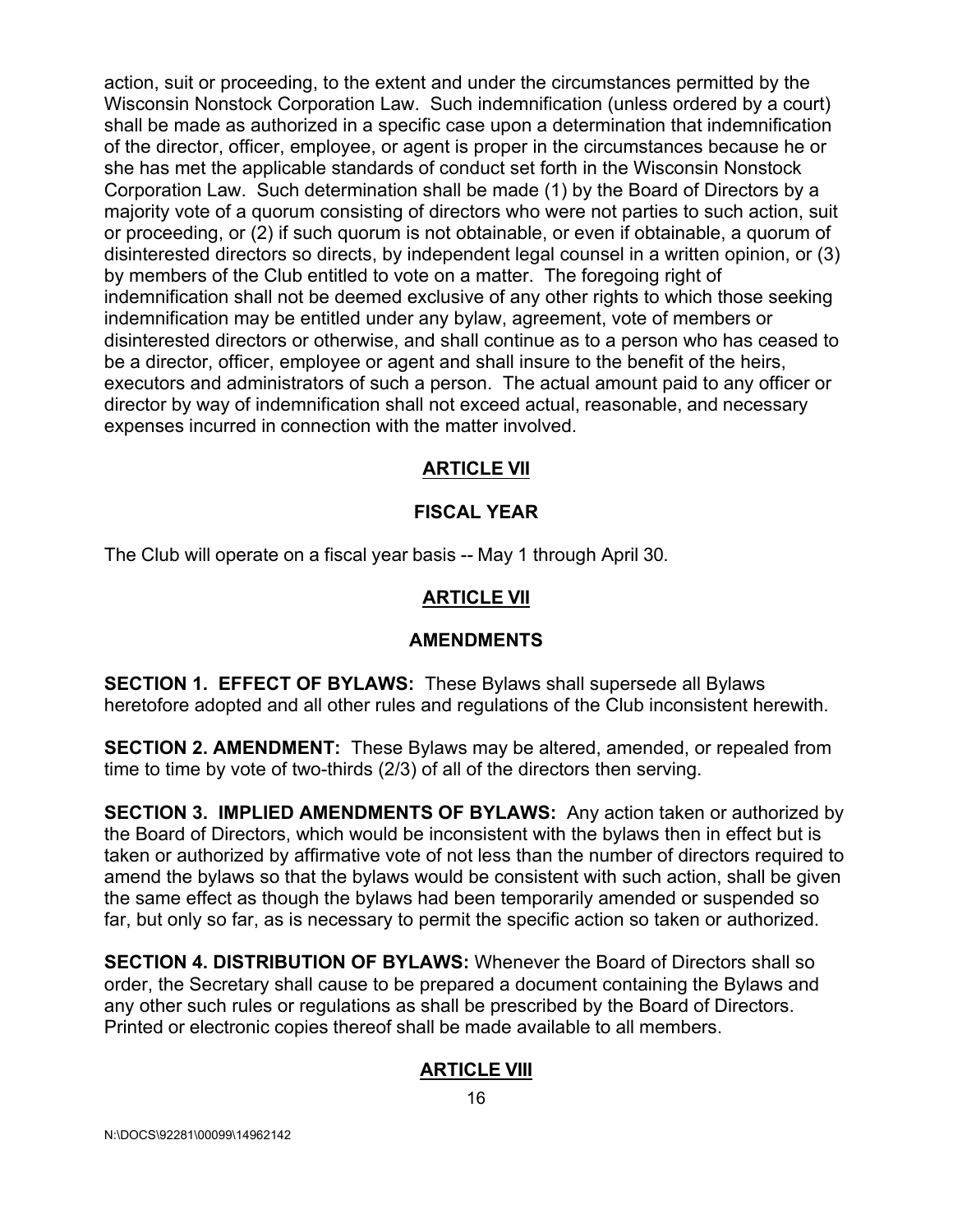#### **INDEBTEDNESS**

**SECTION 1. INDEBTEDNESS:** Neither the Board of Directors nor any of its officers, acting either individually or collectively, shall have the authority to commit the Club and its members to any indebtedness exceeding the greater of \$10,000.00 or 10% of the annual Club budget without first receiving the approval of two-thirds (2/3) of the members of the Club entitled to vote on a matter at an annual meeting or at a special meeting called specifically to rule on the question of incurring said indebtedness. Indebtedness not expected to exceed ninety (90) days is allowed if there is reasonable expectation that the cost will be reimbursed through insurance proceeds.

**SECTION 2. MEMBER NOTIFICATION:** Any request from a member or the Board of Directors, to incur a debt exceeding the amount outlined above, shall be submitted, to the entire membership at least seven (7) days prior to the date of the regular annual or special meeting at which the question will be presented for approval.

# **ARTICLE IX**

# **CONTRACTS, LOANS, CHECKS AND DEPOSITS**

**SECTION 1. CONTRACTS:** The Board of Directors may authorize any officer or officers, agent or agents, to enter into any contract or execute or deliver any instrument in the name of and on behalf of the Club, and such authorization may be general or confined to specific instances. No contract or other transaction between the Club and one or more of its directors or any other corporation, firm, association, or entity in which one or more of its directors are directors or officers or are financially interested, shall be either void or voidable because of such relationship or interest or because such director or directors are present at the meeting of the Board of Directors or a committee thereof which authorizes, approves or ratifies such contract or transaction or because his or their votes are counted for such purpose, if (1) the fact of such relationship or interest is disclosed or known to the Board of Directors or committee which authorizes, approves or ratifies the contract or transaction by a vote or consent sufficient for the purpose without counting the votes or consents of such interested directors; or (2) the fact of such relationship or interest is disclosed or known to the members entitled to vote and they authorize, approve or ratify such contract or transaction by vote or written consent; or (3) the contract or transaction is fair and reasonable to the Club. Common or interested directors may be counted in determining the presence of a quorum at a meeting of the Board of Directors or a committee thereof which authorizes, approves or ratifies such contract or transaction.

**SECTION 2. LOANS:** No indebtedness for borrowed money shall be contracted on behalf of the Club and no evidences of such indebtedness shall be issued in its name unless authorized by or under the authority granted by these Bylaws or of a resolution of the Board of Directors. Such authorization may be general or confined to specific instances.

**SECTION 3. CHECKS, DRAFTS, ETC:** All checks, drafts or other orders for the